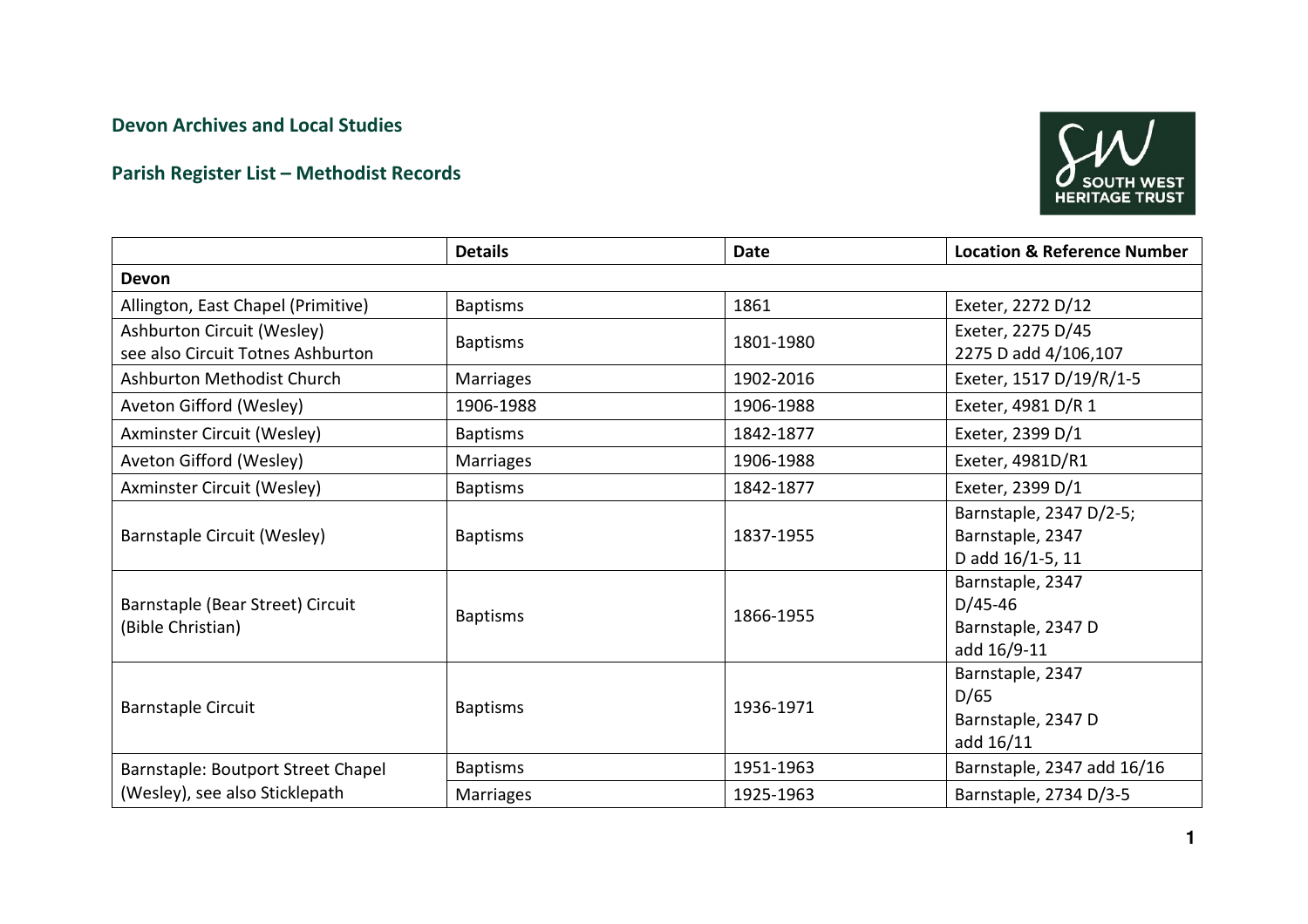| Barnstaple: Forches Estate Sunday School      | <b>Baptisms</b>                  | 1961-1968              | Barnstaple, 2347 D<br>add 16/53                     |
|-----------------------------------------------|----------------------------------|------------------------|-----------------------------------------------------|
| Barnstaple And Ilfracombe Circuit<br>(Wesley) | <b>Baptisms</b>                  | 1850-1877              | Barnstaple, 2334 D<br>add $4/1$                     |
| <b>Bideford Circuit (Wesley)</b>              | <b>Baptisms</b>                  | 1819-1923              | Barnstaple, 2237 D/34-40                            |
| <b>Bideford Circuit (Primitive)</b>           | <b>Baptisms</b>                  | 1836-1848              | Barnstaple, 2734 D/1                                |
| Bideford Circuit (Bible Christian)            | <b>Baptisms</b>                  | 1847-1989              | Barnstaple, 2237 D/42-43<br>Barnstaple, B1382/1/4/1 |
|                                               | <b>Baptisms</b>                  | 1923-1965              | Barnstaple, 2237 D/73                               |
| Bideford: Bridge Street Chapel (Wesley)       | <b>Marriages</b>                 | 1905-1965              | Exeter, 2734 D/6-14                                 |
| Bishopsteignton                               | <b>Baptisms</b>                  | 1909-1996              |                                                     |
| <b>Blackawton Chapel (and Strete)</b>         | <b>Baptisms</b>                  | 1925-1964              | Exeter, 2606 D add 2/R1                             |
| <b>Black Torrington</b>                       | See Torrington, Black            |                        |                                                     |
| Bovey, North Chapel (Wesley)                  | See Hennock and Moretonhampstead |                        |                                                     |
| Bovey Tracey Chapel (Wesley)                  | <b>Baptisms</b>                  | 1813-1844              | Exeter, 1517 D/4                                    |
|                                               | <b>Baptisms</b>                  | 1911-1985              |                                                     |
| <b>Braunton Chapel</b>                        | <b>Marriages</b>                 | 1930-1985              | Barnstaple, 2347 add 13/1-7                         |
|                                               | <b>Burials</b>                   | 1911-1990              |                                                     |
| Brentor Circuit (Bible Christian)             | <b>Baptisms</b>                  | 1839-1859              | Exeter, 2276 D add 13                               |
| <b>Bridport Circuit (Wesley)</b>              |                                  | 1837-1849              | Exeter, 2399 D/4-5                                  |
|                                               | <b>Baptisms</b>                  | 1885-1970              |                                                     |
| Brixham Circuit (Wesley)                      | <b>Baptisms</b>                  | 1838-1933              | Exeter, 2606 D add/(7)                              |
| Brixham: Fore Street Chapel (Wesley)          | <b>Marriages</b>                 | 1907-1917              | Exeter, 2606 D add/(8)                              |
| For other Brixham registers                   | See Dartmouth                    |                        |                                                     |
| Brixton Bible Christian Methodist Chapel      | <b>Baptisms</b>                  | 1901-1910<br>1926-1928 | Plymouth, 586/5/1, 586/16/1,<br>1643/90             |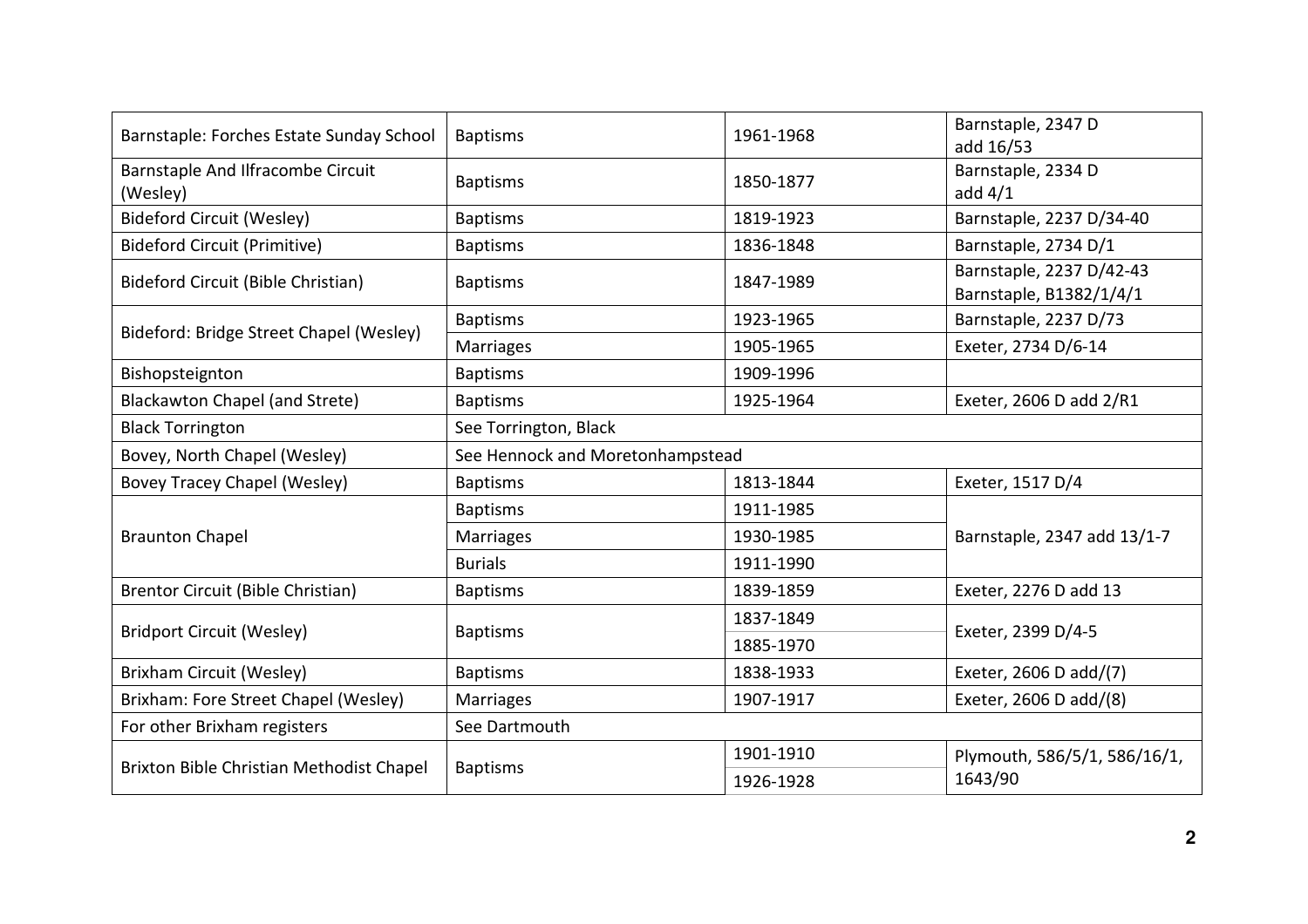|                                                                 |                                                       | 1946-1989 |                                  |
|-----------------------------------------------------------------|-------------------------------------------------------|-----------|----------------------------------|
|                                                                 | <b>Marriages</b>                                      | 1992      | Plymouth, 1456/1                 |
| <b>Buckfastleigh Circuit (and section)</b>                      | <b>Baptisms</b>                                       | 1857-1935 | Exeter, 2275 D/47                |
| (Wesley)                                                        | <b>Marriages</b>                                      | 1863-1864 | Exeter, 2275 D/61                |
| <b>Buckland Brewer Chapel (Wesley)</b>                          | <b>Marriages</b>                                      | 1923-1933 | Barnstaple, 2734 D/15            |
| <b>Bude Circuit (Wesley)</b>                                    | <b>Baptisms</b>                                       | 1894-1935 | Barnstaple, 2926 D/1             |
|                                                                 | <b>Baptisms</b>                                       | 1841-1900 | Exeter, 2399 D/2-3               |
| <b>Budleigh Salterton Circuit (Wesley)</b>                      | See also Budleigh Salterton and Exmouth Circuit       |           |                                  |
| Chagford Chapel (Wesley)                                        | See Hennock and Moretonhampstead. See also Throwleigh |           |                                  |
| Chagford Circuit (Bible Christian)                              | <b>Baptisms</b>                                       | 1837-1882 | Exeter, 3080 D add 30/1          |
| Chagford Circuit (United Methodist and<br>Methodist)            | <b>Baptisms</b>                                       | 1911-1977 | Exeter, 3080 D add 30/3-6        |
| Chagford Circuit (Wesley)                                       | <b>Baptisms</b>                                       | 1839-1927 | Exeter, 3080 D add 30/2          |
|                                                                 | <b>Marriages</b>                                      | 1907-1949 | Exeter, 3080 D add 13/1 3060     |
| <b>Christow Chapel</b>                                          |                                                       | 1952-1978 | D/R <sub>1</sub>                 |
|                                                                 | <b>Baptisms</b>                                       | 1905-1990 | Exeter, 2514 D add 17/1301       |
| <b>Cullompton Chapel</b>                                        | <b>Marriages</b>                                      | 1934-1944 | Exeter, 2514 D add 17/1302       |
| Dalwood Chapel (Bible Christian and<br>United Methodist)        | <b>Baptisms</b>                                       | 1949-1963 | Exeter, 2399 D/9                 |
| Dalwood Circuit (Bible Christian and<br><b>United Methodist</b> | <b>Baptisms</b>                                       | 1891-1963 | Exeter, 2399 D/8-9               |
| Dartmouth (sometimes Dartmouth and<br>Brixham) Circuit (Wesley) | <b>Baptisms</b>                                       | 1840-1906 | Exeter, 2606 D add/(2)-(4)       |
| Dartmouth Chapel, Market Square,                                |                                                       | 1847-1877 | Exeter, 2606 D add/              |
| Townstal (Wesley)                                               | <b>Marriages</b>                                      | 1912-1980 | $(1)$ , 2606 D add/<br>$(2)-(5)$ |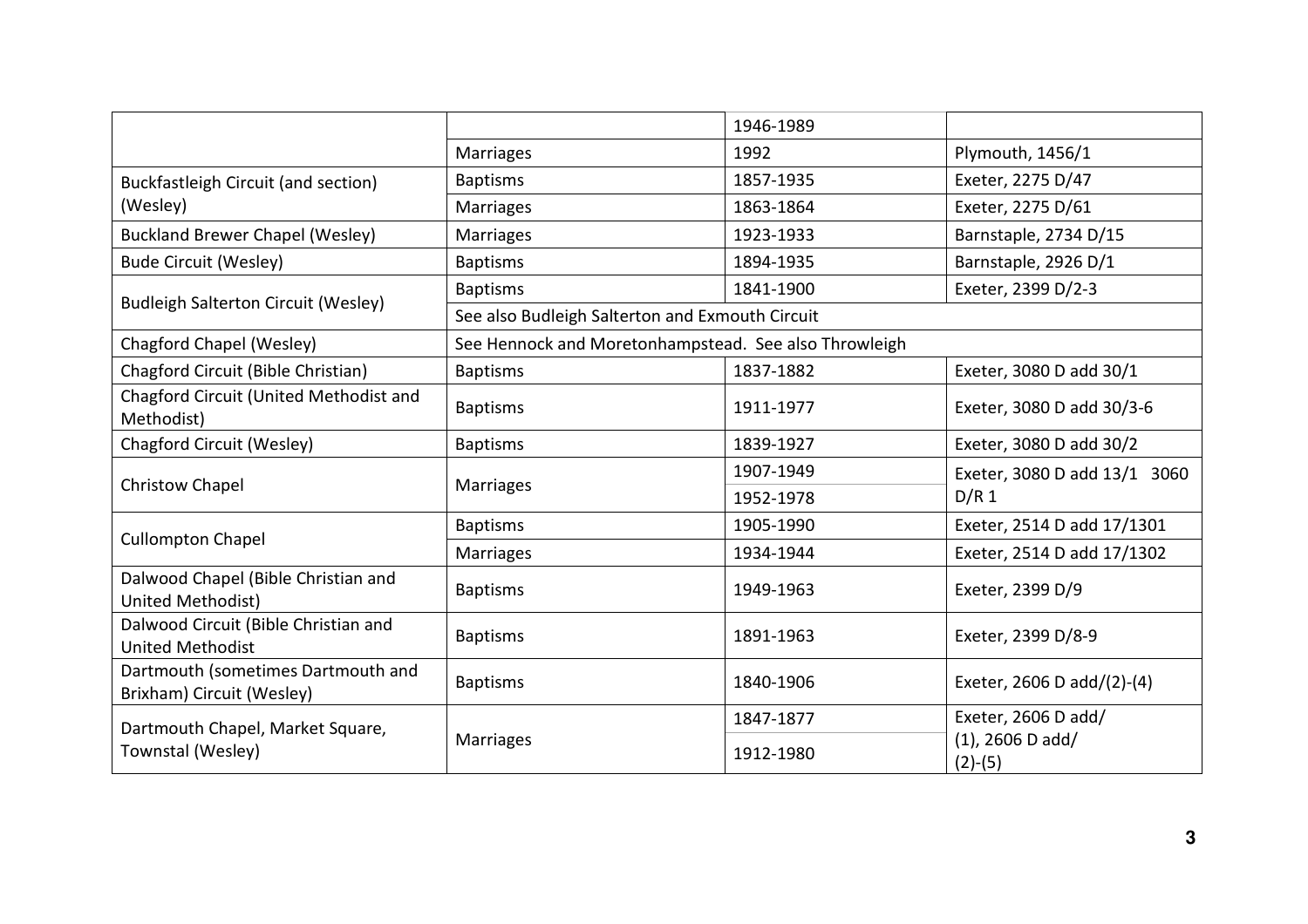| Dartmouth Circuit (Primitive)                 | <b>Baptisms</b>                            | 1882-1933   | Exeter, 2606 D add/<br>(5)    |
|-----------------------------------------------|--------------------------------------------|-------------|-------------------------------|
| Dartmouth: Townstal Chapel (Primitive)        | <b>Baptisms</b>                            | 1862-1870   | Exeter, 2272 D/12             |
| Dawlish Chapel (Primitive)                    | <b>Baptisms</b>                            | 1879-1914   | Exeter, 2272 D/12             |
| Dawlish Chapel (Wesley)                       | <b>Baptisms</b>                            | 1863-1957   | Exeter, 2272 D add 10/1       |
| Devon and Dorset Mission Circuit              | See Exmouth and Budleigh Salterton Circuit |             |                               |
| Devonport Circuit: Kingsand Chapel            | See Cornwall                               |             |                               |
| Down, East Chapel                             | <b>Baptisms</b>                            | 1954-1979   | Barnstaple, 2347 D<br>add 8   |
| Eastleigh Chapel (Wesley)                     | <b>Baptisms</b>                            | 1926-1974   | Barnstaple, .2237 D add 4/139 |
|                                               | <b>Baptisms</b>                            | 1941-1968   | Plymouth, 1354                |
| Ermington                                     | Marriages                                  | 1937-1974   | Plymouth, 976                 |
| <b>Exeter</b>                                 |                                            |             |                               |
|                                               | <b>Baptisms</b>                            | 1838-1911   | Exeter, 64/2/9/2 A-B          |
| Exeter Circuit (Wesley)                       |                                            | 1891-1897*1 | Exeter, 64/2/27/20            |
| Exeter Circuit (Bible Christian)              | <b>Baptisms</b>                            | 1889-1938   | Exeter, 64/2/1/12             |
| Christ Church Chapel, Southernhay<br>(Wesley) | <b>Marriages</b>                           | 1899-1946   | Exeter, 2734 D/16-20          |
| Mount Pleasant Chapel (United<br>Methodist)   | <b>Marriages</b>                           | 1917-1969   | Exeter, 2734 D/21-24          |
| Northernhay Street Chapel                     | <b>Marriages</b>                           | 1940-1954   | Exeter, 2734 D/25             |
| St. Thomas Chapel (Free Methodist)            | <b>Baptisms</b>                            | 1886-1935   | Exeter, 64/2/8/1              |
| St. Thomas Chapel (Wesley)                    | <b>Baptisms</b>                            | 1912-1957   | Exeter, 64/2/8/22             |
| Sidwell Street (Wesley)                       | <b>Baptisms</b>                            | 1841-1865   | Exeter, 64/2/27/20            |
| Whipton                                       | See Whipton                                |             |                               |
| Wonford                                       | See Wonford                                |             |                               |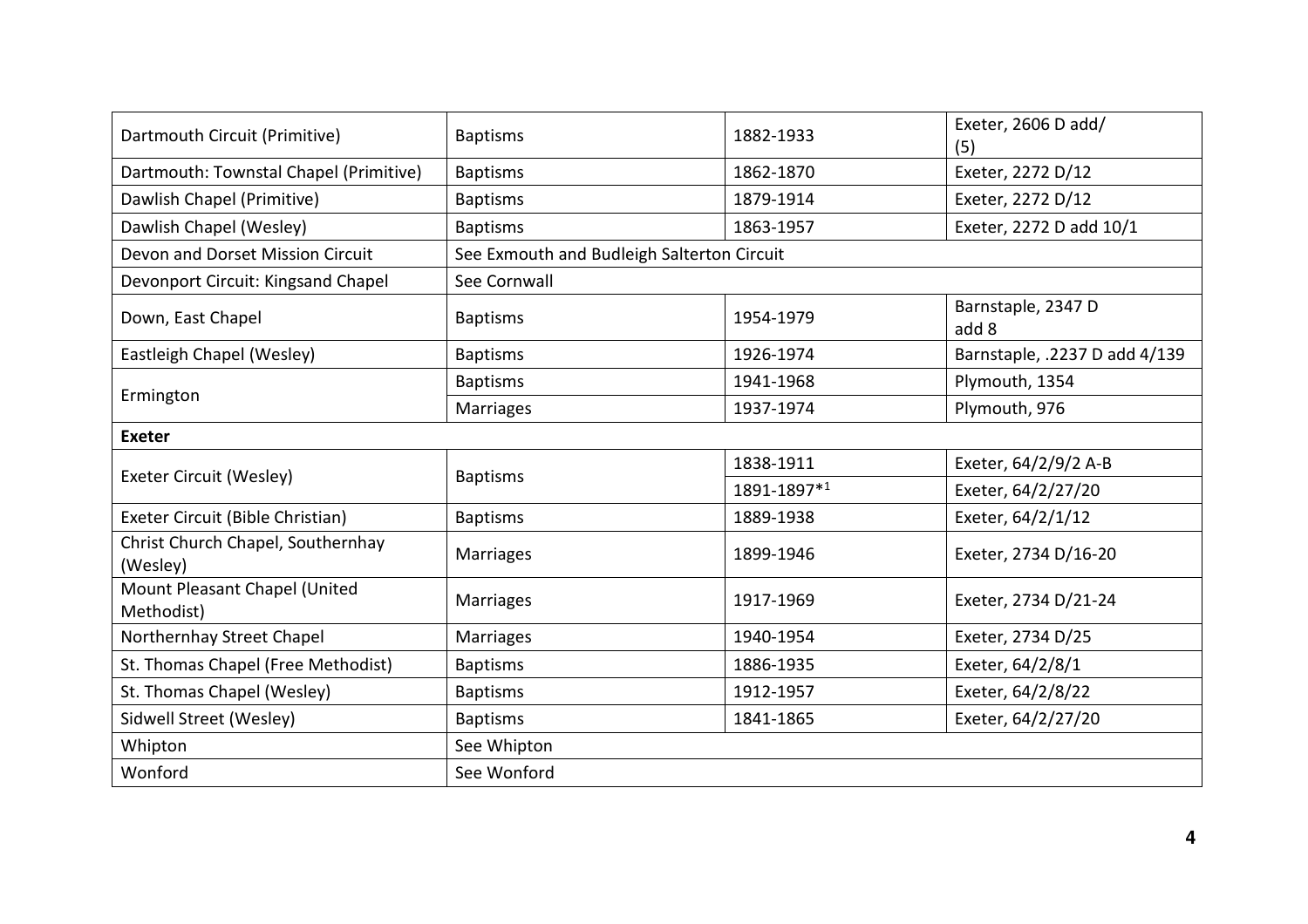| Exmouth: Parade Chapel                                       | <b>Marriages</b>                           | 1945-1957 | Exeter, 2734 D/26-27             |
|--------------------------------------------------------------|--------------------------------------------|-----------|----------------------------------|
| Exmouth and Budleigh Salterton Circuit                       | <b>Baptisms</b>                            | 1900-1988 | Exeter, 2319 D add 11/           |
| <b>Gammaton Chapel (Wesley)</b>                              | See Weare Gifford                          |           |                                  |
| Hennock Chapel (Wesley)                                      | <b>Baptisms</b>                            | 1833-1942 | Exeter, 1517 D/6                 |
| Holsworthy Circuit (Bible Christian and<br>United Methodist) | <b>Baptisms</b>                            | 1837-1939 | Barnstaple, 2638 D/<br>$(1)-(7)$ |
| Holsworthy Circuit (Wesley)                                  | <b>Baptisms</b>                            | 1839-1974 | Barnstaple, 2638 D add/(8)-(11   |
| <b>Holsworthy Chapel</b>                                     | <b>Marriages</b>                           | 1936-1957 | Barnstaple, 2734<br>$D/28-29$    |
| Holwell Chapel (Wesley)                                      | See Parkham                                |           |                                  |
| Honiton Chapel etc. (Wesley)                                 | <b>Baptisms</b>                            | 1876-1961 | Exeter, 2399 D<br>add/1          |
| Horrabridge Chapel (Wesley)                                  | <b>Baptisms</b>                            | 1832-1899 | Exeter, 2276 D/107               |
| see also Tavistock Circuit                                   | <b>Burials</b>                             | 1832-1929 |                                  |
| Horrabridge: Ebenezer Chapel,<br>Whitchurch                  | <b>Marriages</b>                           | 1940-1954 | Exeter, 2734 D/30                |
| Ilfracombe Circuit (Wesley)                                  | <b>Baptisms</b>                            | 1878-1913 | Barnstaple, 2334 D<br>add $4/2$  |
|                                                              | See also Barnstaple and Ilfracombe Circuit |           |                                  |
| Ilsington Honeywill Methodist Chapel                         | <b>Baptisms</b>                            | 1964-2009 | Exeter, 1517 D/16                |
| [see also Ashburton]                                         | <b>Marriages</b>                           | 1986-2015 | Exeter, D2016/34<br>1517 D       |
| <b>Instow Methodist Church</b>                               | <b>Baptisms</b>                            | 1924-2009 | Barnstaple, 2237 D               |
|                                                              | <b>Baptisms</b>                            | 1838-1945 | Exeter, 1517 D/16                |
| Ipplepen Chapel (Wesley)                                     | Marriages                                  | 1869-1872 | Exeter, 1517 D/9                 |
|                                                              | See also Hennock                           |           |                                  |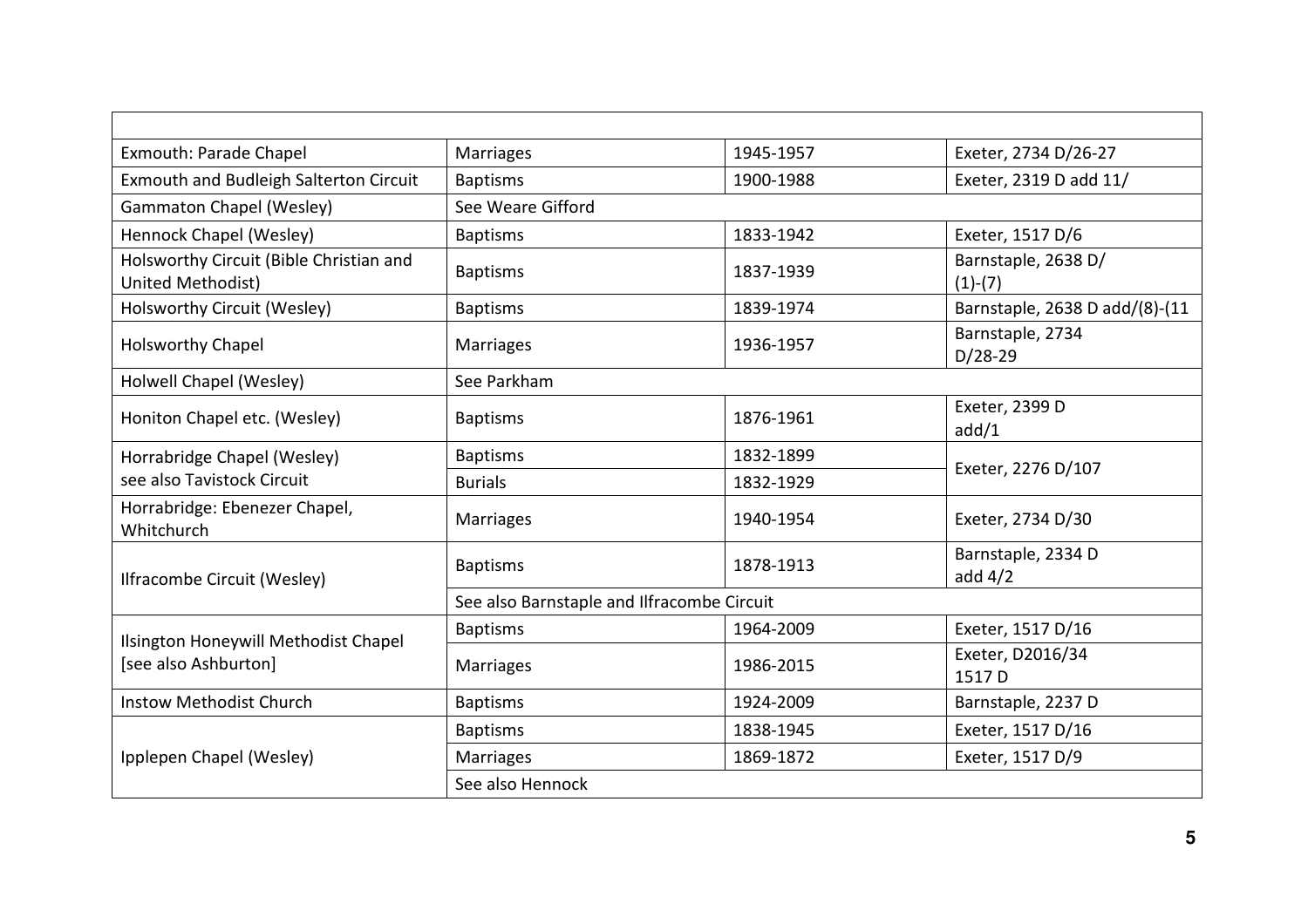| Ipplepen Methodist Church                                    | <b>Baptisms</b>                  | 1950-2001 | Exeter, 1517 D/16             |  |
|--------------------------------------------------------------|----------------------------------|-----------|-------------------------------|--|
| Kentisbury Chapel (Wesley)                                   | <b>Baptisms</b>                  | 1961-1963 | Barnstaple, 2347 add<br>16/21 |  |
| Kenton Chapel (Wesley)                                       | <b>Baptisms</b>                  | 1917-1954 | Exeter, 2272 D add 3/107      |  |
| Kilkhampton Circuit (Wesley)                                 | <b>Baptisms</b>                  | 1861-1927 | Exeter, 2926 D/2-4            |  |
| Kingsbridge Circuit (Wesley)                                 | <b>Baptisms</b>                  | 1849-1946 | Exeter, 3075 D/1-2            |  |
| Kingsbridge Circuit (United Methodist)                       | <b>Baptisms</b>                  | 1909-1929 | Exeter, 3075 D/3              |  |
|                                                              | <b>Baptisms</b>                  | 1911-1995 | Exeter, 2330D/41              |  |
| Kingskerswell Methodist Church                               | Marriages                        | 1943-1989 | Exeter, 2330D/42              |  |
| Kingswear Chapel (Wesley)                                    | <b>Baptisms</b>                  | 1884-1967 | Exeter, 2606 D add/<br>(6)    |  |
|                                                              | <b>Baptisms</b>                  | 1816-1869 |                               |  |
| Landkey Chapel (Wesley)                                      | Marriages                        | 1994      | Barnstaple, 2347 D/1          |  |
|                                                              | <b>Burials</b>                   | 1848-1868 |                               |  |
|                                                              | <b>Baptisms</b>                  | 1939-1992 | Plymouth, 1891                |  |
| Lee Moor, Shaugh Prior chapel                                | Marriages                        | 1907-1993 | Plymouth, 1510, 2369          |  |
| Lee Moor, Shaugh Prior Burial Ground                         | <b>Burials</b>                   | 1899-1995 | Plymouth, 2023, 2435          |  |
| Lew, North Circuit (Bible Christian and<br>United Methodist) | <b>Baptisms</b>                  | 1841-1861 | Exeter, 1813 D<br>$add/1-3$   |  |
| Lew, North and Okehampton Circuit                            | <b>Baptisms</b>                  | 1934-1967 | Exeter, 1813 D<br>add/4       |  |
| Lympstone: Under Hill Methodist Church                       | Marriages                        | 1977-2005 | Exeter, 8229 D                |  |
| Manaton Chapel (Wesley)                                      | See Hennock and Moretonhampstead |           |                               |  |
| Mary Tavy Chapel (Wesley)                                    | <b>Baptisms</b>                  | 1846-1990 | Exeter, 2276 D add 15/8       |  |
| <b>Milton Abbot</b>                                          | <b>Baptisms</b>                  | 1966-1967 | Exeter, 2276 D add 17/11      |  |
| Molton, South Circuit (Primitive)                            | <b>Baptisms</b>                  | 1858-1888 | Barnstaple, 2734 D/2          |  |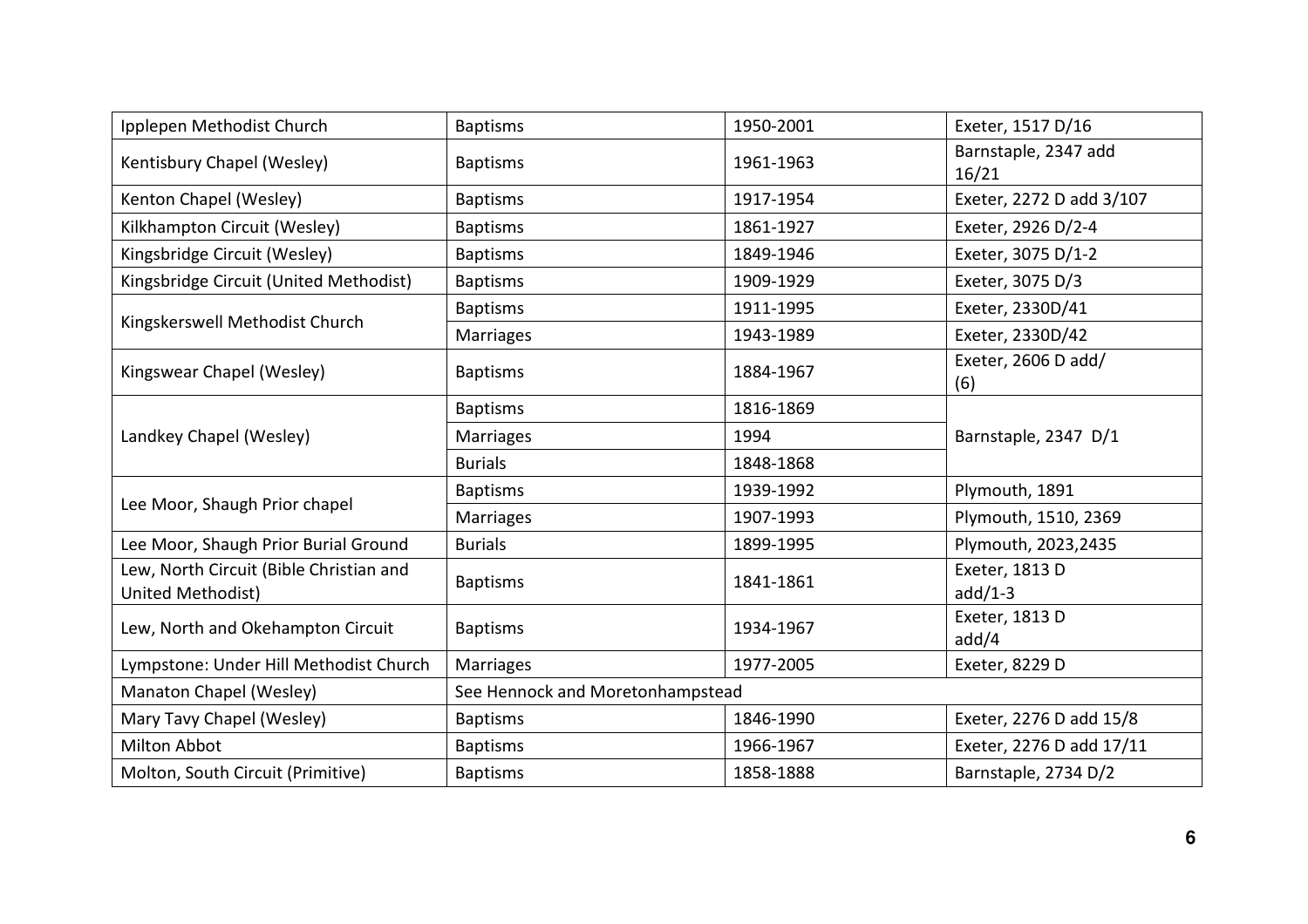| Molton, South Circuit (Bible Christian)                     | <b>Baptisms</b>                            | 1859-1934 | Barnstaple, 2506 D<br>add 2/35    |  |
|-------------------------------------------------------------|--------------------------------------------|-----------|-----------------------------------|--|
| Molton, South Circuit (Wesley)                              | <b>Baptisms</b>                            | 1846-1955 | Barnstaple, 2506 D<br>add 2/36-41 |  |
| Molton, South Chapel (Wesley)                               | <b>Marriages</b>                           | 1899-1937 | Barnstaple, 2506 D<br>add 3/85-90 |  |
| Monkleigh Chapel                                            | <b>Baptisms</b>                            | 1956-1969 | Barnstaple, 2237 D<br>add 4/141   |  |
| Moretonhampstead (Calvinistic<br>Methodist)*2               | <b>Births</b>                              | 1789-1845 | Exeter, 5547 D/                   |  |
|                                                             | <b>Baptisms</b>                            | 1839-1878 | Exeter, 1517 D/5                  |  |
| Moretonhampstead Chapel (Wesley)                            |                                            | 1921-1942 | Exeter, 1517 D/6                  |  |
|                                                             | <b>Marriages</b>                           | 1877-1932 | Exeter, 1517 D/14                 |  |
| Newton Abbot Circuit (Wesley)                               | <b>Baptisms</b>                            | 1838-1943 | Exeter, 1517 D/1-3,5              |  |
| Newton Abbot Circuit (Bible Christian)                      | <b>Baptisms</b>                            | 1865-1907 | Exeter, 1517 D/7                  |  |
| Newton Abbot Chapel (Free Methodist)                        | <b>Baptisms</b>                            | 1896-1909 | Exeter, 2330 D/93                 |  |
| Newton Abbot Methodist Circuit                              | <b>Baptisms</b>                            | 1940-1964 | Exeter, 1517 D/9/R/1/1            |  |
| Newton Abbot: Courtenay Street Chapel<br>(Wesley)           | <b>Marriages</b>                           | 1868-1954 | Exeter, 1517 D/9-13               |  |
| Newton Abbot: Courtenay Street Chapel<br>(United Methodist) | <b>Baptisms</b>                            | 1908-1909 | Exeter, 2330 D/93                 |  |
| Newton Abbot: Queen Street (United<br>Methodist)            | <b>Baptisms</b>                            | 1911-1932 | Exeter, 1517 D/8                  |  |
|                                                             | <b>Baptisms</b>                            | 1937-1946 | Exeter, 1812 D add/2,4-6,8        |  |
| Okehampton Circuit                                          | See also Lew, North and Okehampton Circuit |           |                                   |  |
| Okehampton: East Street Chapel                              | <b>Marriages</b>                           | 1954-1964 | Exeter, 2734 D/31-32              |  |
| Paignton: Preston Chapel (United                            |                                            | 1911-1932 | Exeter, 1517 D/8                  |  |
| <b>Baptisms</b><br>Methodist)                               |                                            | 1932-1964 | Exeter, 2330 D/51                 |  |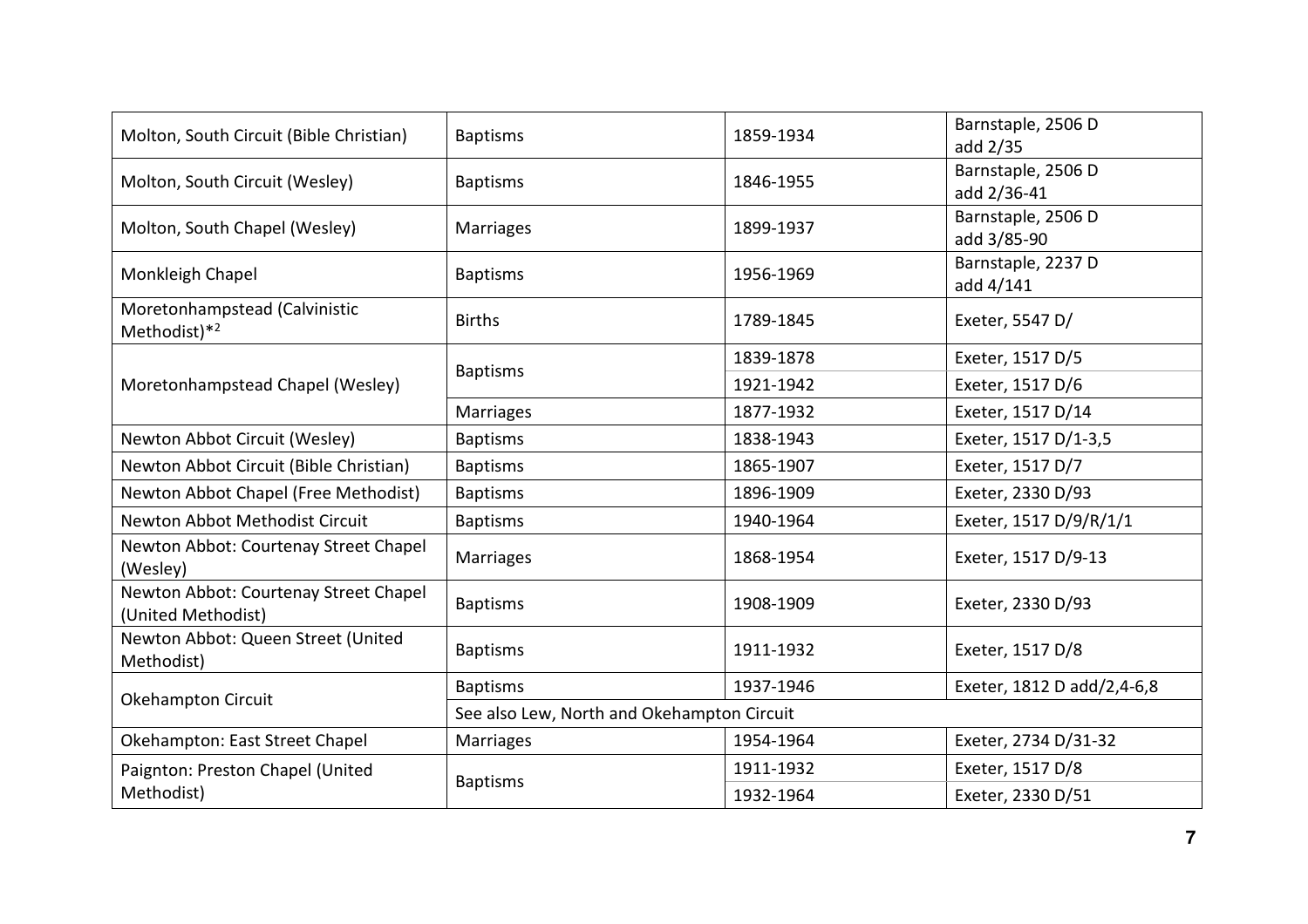| Paignton: Palace Avenue Chapel                                            | <b>Baptisms</b>  | 1845-1935   | Exeter, 2330 D add 22/1               |
|---------------------------------------------------------------------------|------------------|-------------|---------------------------------------|
| Paignton: St Michael Chapel                                               | <b>Baptisms</b>  | 1966 & 1984 | Exeter, 2330 D add 22/4               |
| Parkham: Goldworthy Chapel                                                | <b>Baptisms</b>  | 1959-1967   | Barnstaple, 2237 D add/73             |
| Parkham: Holwell Chapel                                                   | <b>Baptisms</b>  | 1927-1961   | Barnstaple, 2237 D<br>add 4/140       |
| Plymouth                                                                  |                  |             |                                       |
| Albert Road United Free Methodist<br>Chapel, Devonport                    | <b>Baptisms</b>  | 1921-1939   | Plymouth, 1248/36                     |
| Belmont Place/Stoke Methodist Church,<br>Devonport Road, Stoke, Devonport | <b>Baptisms</b>  | 1876-1951   | Plymouth, 2157/9; 945/41              |
|                                                                           | <b>Marriages</b> | 1899-1986   | Plymouth, 1167/1-6                    |
| Bible Christian Methodist Circuit,<br>Devonport                           | <b>Baptisms</b>  | 1820-1837   | Plymouth, 3356/G154/1                 |
| Cattedown/Cattedown Road/Tresillian<br>Street Wesleyan Methodist Church   | <b>Baptisms</b>  | 1936-1995   | Plymouth, 2366/1-2; 2925/1            |
| Christchurch Ecumenical Church, Estover                                   | <b>Baptisms</b>  | 1977-1986   | Plymouth,                             |
| Coburg Street Primitive Methodist Church                                  | Marriages        | 1909-1935   | Plymouth, 586/30/1-3                  |
| Crownhill (Knakersknole) Wesleyan<br>Methodist Church                     | <b>Baptisms</b>  | 1863-1956   | Plymouth, 1058/2/2-3                  |
| East Street Bible Christian Methodist<br>Church                           | <b>Baptisms</b>  | 1883-1923   | Plymouth, 586/5/1                     |
| Ebenezer Wesleyan Methodist Chapel                                        | <b>Baptisms</b>  | 1813-1863   | Plymouth, 3356/G154/3;                |
| later Wesleyan Methodist Central Hall                                     | <b>Burials</b>   | 1817-1909   | Plymouth, 1133/10; 586/10/1           |
| Ebrington Street (Ham Street) Wesleyan<br>Methodist Chapel                | Marriages        | 1899-1937   | Plymouth, 586/31/1-6                  |
| Edgecombe Street Wesleyan Methodist                                       |                  | 1837-1838   |                                       |
| Chapel/Wesleyan Methodist Mission,                                        | <b>Baptisms</b>  | 1866-1875   | Plymouth, 1133/2; 443/1-2;<br>1133/15 |
| Union Street, East Stonehouse                                             |                  | 1913-1936   |                                       |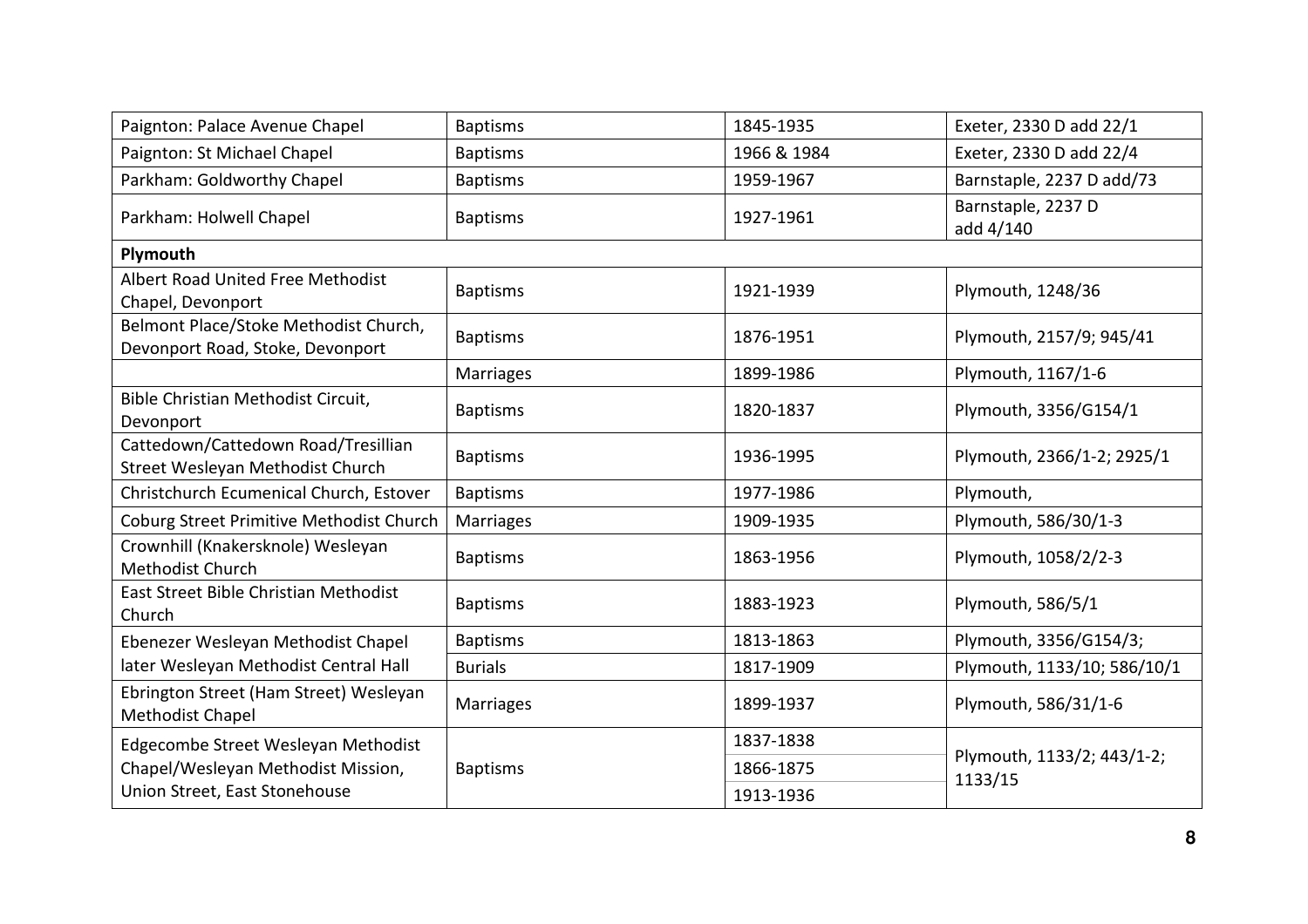|                                                                                          | Marriages        | 1899-1977 | Plymouth, 1128/1-6                         |
|------------------------------------------------------------------------------------------|------------------|-----------|--------------------------------------------|
| Embankment Road Bible Christian                                                          | <b>Baptisms</b>  | 1899-1981 | Plymouth, 586/5/1; 586/16/1;<br>$2927/1-3$ |
| Methodist Church                                                                         | <b>Marriages</b> | 1930-1982 | Plymouth, 943/1-6                          |
| Ernesettle Methodist Church                                                              | <b>Baptisms</b>  | 1950-1995 | Exeter, 2943/1                             |
| Gloucester Street Wesleyan Methodist<br>Chapel, Morice Town, Devonport                   | Marriages        | 1925-1941 | Exeter, 586/27/1-2                         |
| Greenbank Bible Christian Methodist                                                      | <b>Baptisms</b>  | 1883-1976 | Plymouth, 586/5/1, 586/34/1                |
| Church (Bible Christian Methodist Circuit)                                               | Marriages        | 1938-1976 | Plymouth, 586/29/1-3                       |
| Haddington Road Bible Christian<br>Methodist Chapel, Devonport                           | <b>Baptisms</b>  | 1885      | Plymouth, 586/5/1                          |
| <b>Herbert Street Primitive Methodist</b><br>Chapel, Morice Town, Devonport              | <b>Baptisms</b>  | 1901-1941 | Plymouth, 945/64                           |
|                                                                                          | Marriages        | 1923-1941 | Plymouth, 586/26/1-2                       |
| Honicknowle United Free Methodist                                                        | <b>Baptisms</b>  | 1890-1995 | Plymouth, .2267/1-2                        |
| Church                                                                                   | Marriages        | 1965-1995 | Plymouth, 2267/3-4; 2179/1                 |
| Ker Street Wesleyan Methodist Chapel,<br>Devonport                                       | <b>Baptisms</b>  | 1787-1930 | Plymouth, 3356/F154/2;<br>$905/1/1-2$      |
| Keyham Barton Methodist Chapel,<br>Cambridge Road                                        | <b>Baptisms</b>  | 1905-1914 | Plymouth, 945/64                           |
| Keyham Wesleyan Methodist                                                                | <b>Baptisms</b>  | 1902-1960 | Plymouth, 905/4/1; 1165/1                  |
| Mission/Keyham Victoria Memorial<br>Wesleyan Methodist Church, Devonport                 | <b>Marriages</b> | 1953-1976 | Plymouth, 811/1-3                          |
| King Street Wesleyan Methodist Church,<br>later Wesley Methodist Chapel, The<br>Crescent | <b>Baptisms</b>  | 1929-1963 | Plymouth, 1354/2; 2923/1                   |
| King Street Bible Christian Methodist<br>Chapel, King Street, Devonport                  | <b>Baptisms</b>  | 1906      | Plymouth, 2979/4                           |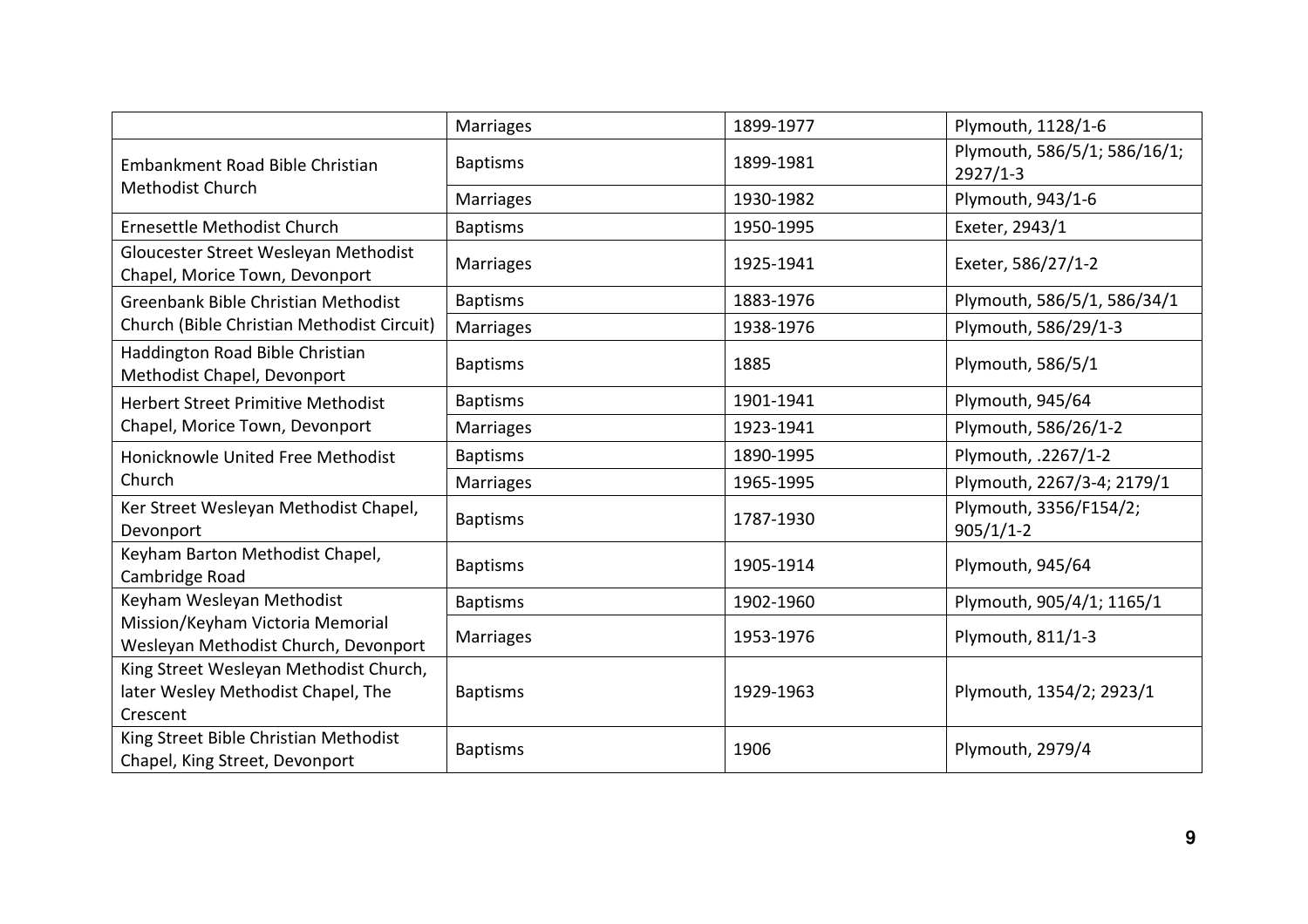| Laira later Laira Zion Wesleyan Methodist<br>Church                                                         | <b>Marriages</b> | 1982-1988 | Plymouth, 1491/1             |
|-------------------------------------------------------------------------------------------------------------|------------------|-----------|------------------------------|
| Little Prince Rock Bible Christian<br><b>Methodist Mission Room</b>                                         | <b>Baptisms</b>  | 1891      | Plymouth, 586/5/1            |
| Millbridge Primitive Methodist Chapel,                                                                      | <b>Baptisms</b>  | 1904-1988 | Plymouth, 945/64; 1248/35-36 |
| Hotham Place, Devonport                                                                                     | <b>Marriages</b> | 1950-1988 | Plymouth, 1300/1-3           |
| Mount Gould Wesleyan Methodist<br>Church                                                                    | <b>Baptisms</b>  | 1904-1948 | Plymouth, 2371/1             |
| Mutley Plain Wesleyan Methodist Church                                                                      | <b>Baptisms</b>  | 1872-1977 | Plymouth, 1354/7-9           |
|                                                                                                             | <b>Marriages</b> | 1899-1977 | Plymouth, 586/32/1-10        |
| North Prospect Methodist Church/Ford                                                                        | <b>Baptisms</b>  | 1942-1952 | Plymouth, 945/64             |
| with North Prospect Methodist Church,<br>Swilly/Halcyon Road Methodist Church,<br>North Prospect, Devonport | <b>Marriages</b> | 1948-1960 | Plymouth, 2157/26-27         |
| Princess Ope (Princess Street) Bible<br>Christian Methodist Chapel, Devonport                               | <b>Baptisms</b>  | 1823-1828 | Plymouth, 3356/G154/1        |
| Salem Street Wesleyan Methodist Chapel                                                                      | <b>Baptisms</b>  | 1831-1878 | Plymouth, 3327/G134/1        |
| St Georges Terrace Methodist Church,<br>Devonport                                                           | <b>Marriages</b> | 1865-1988 | Plymouth, 2157/13-15         |
| Turnchapel Wesleyan Methodist Chapel,<br>Plymstock                                                          | <b>Baptisms</b>  | 1842      | Plymouth, 443/5              |
|                                                                                                             | <b>Baptisms</b>  | 1925-1928 | Plymouth, 2883/2; 2157/1     |
| Wesleyan Methodist Central Hall, Duke<br>Street then Fore Street, Devonport                                 |                  | 1942-1983 |                              |
|                                                                                                             | Marriages        | 1943-1985 | Plymouth, 2157/2-4           |
| Whitleigh Wesleyan Methodist Church                                                                         | <b>Baptisms</b>  | 1951-1993 | Plymouth, 2374/1             |
| Zion Street Bible Christian Methodist                                                                       | <b>Baptisms</b>  | 1884-1922 | Plymouth, 586/5/1; 586/16/1  |
| Chapel                                                                                                      | <b>Marriages</b> | 1937-1940 | Plymouth, 586/28/1           |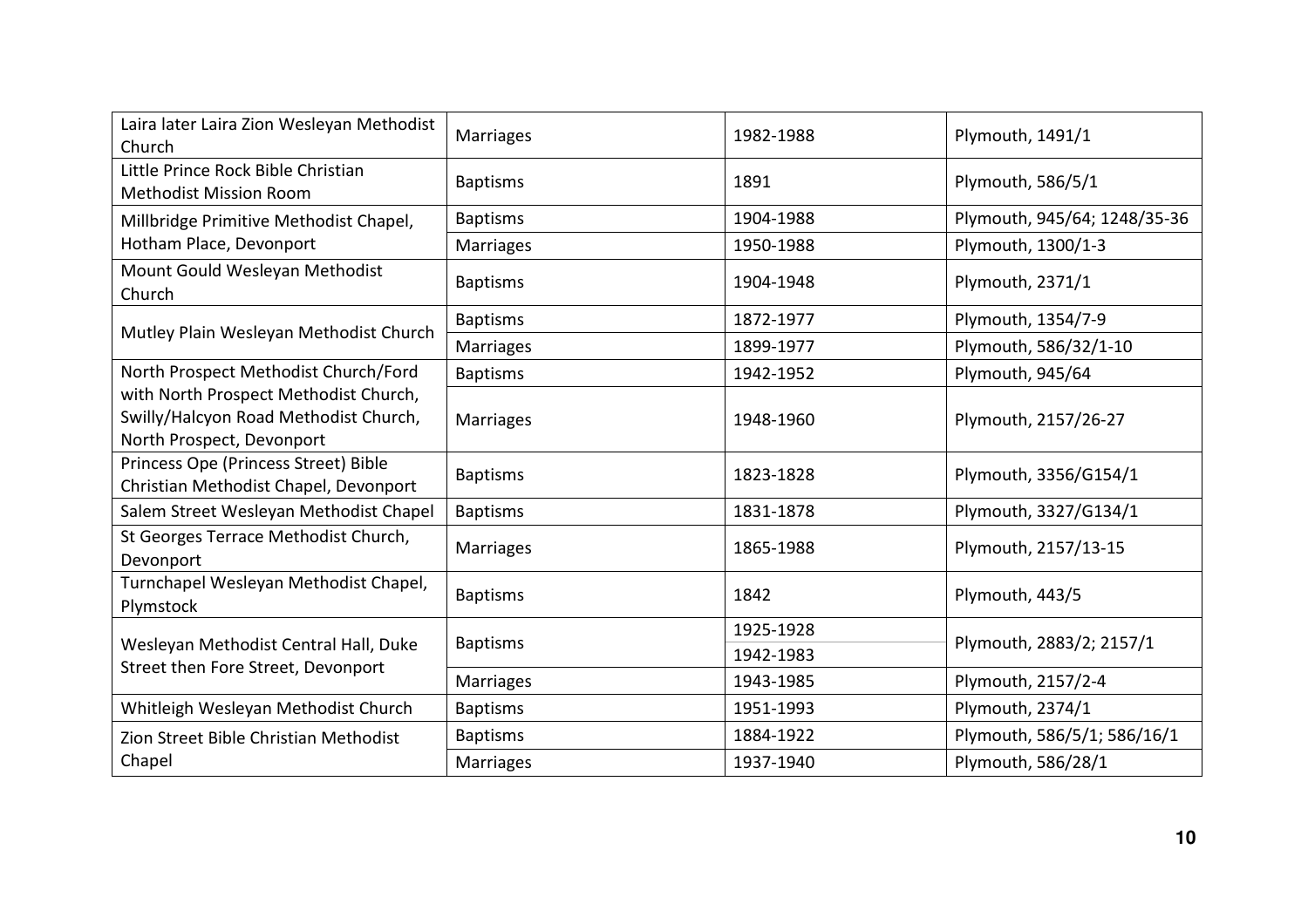| Plympton St. Mary: Colebrooke United<br>Methodist Church               | <b>Marriages</b>              | 1902-1936 | Plymouth, 586/33/1                       |
|------------------------------------------------------------------------|-------------------------------|-----------|------------------------------------------|
| Plympton St. Mary: Venton Chapel                                       | <b>Marriages</b>              | 1972-1993 | Plymouth, 2298                           |
| Ringsash Circuit (Bible Christian and<br>United Methodist)             | <b>Baptisms</b>               | 1837-1948 | Barnstaple, 2405 D/1-5                   |
| St Giles on the Heath Methodist Church                                 | <b>Marriages</b>              | 2009      | Exeter, 8774 D                           |
| Sampford Peverell Chapel (Wesley)                                      | <b>Burials</b>                | 1909-1916 | Exeter, 2514 D add 21                    |
| Sandford: East Village Chapel                                          | Marriages                     | 1945-1965 | Exeter, 2734 D/33                        |
| Shaugh Prior                                                           | See Lee Moor and Wotter       |           |                                          |
| Shebbear Circuit (Bible Christian)                                     | <b>Baptisms</b>               | 1836-1988 | Barnstaple, 607                          |
| Sticklepath Chapel (Barnstaple)                                        | <b>Baptisms</b>               | 1955-1969 | Barnstaple, 2347 D/66                    |
|                                                                        | <b>Baptisms</b>               | 1815-1880 |                                          |
| Sticklepath Chapel (Sampford Courtenay)                                | <b>Marriages</b>              | 1839-1870 | Exeter, 1812 D add 2/1                   |
| Stokeinteignhead Chapel (Bible Christian<br>and United Methodist)      | <b>Baptisms</b>               | 1911-1932 | Exeter, 1517 D/8                         |
|                                                                        | See also Newton Abbot Circuit |           |                                          |
| Swimbridge Chapel (Wesley                                              | <b>Baptisms</b>               | 1953-1975 | Barnstaple, 2347 D add 18/1              |
| Tavistock: Chapel Street Chapel (Wesley)                               | <b>Marriages</b>              | 1860-1883 | Exeter, 2276 D add 15/7                  |
|                                                                        |                               | 1809-1962 | Exeter, 2276 D add 13/4,<br>add 15/1-4   |
| Tavistock Circuit (Wesley)                                             | <b>Baptisms</b>               | 1899-1914 | Exeter, 2276D/107                        |
|                                                                        |                               | 1918-1972 | Exeter, 2276 D/26                        |
| Tavistock Circuit (Bible Christian, United<br>Methodist and Methodist) | <b>Baptisms</b>               | 1859-1963 | Exeter, 2276 D add 13/2-3,<br>add 15/5-6 |
| Tavistock: Russell Street Chapel (Free                                 |                               | 1905-1910 | Exeter, 2276 D add 15/5                  |
| Methodist and United Methodist)                                        | <b>Baptisms</b>               | 1919-1961 | Exeter, 2734 D/34-38                     |
| Teignmouth Chapel Yard (Wesley)                                        | <b>Burials</b>                | 1838-1853 | Exeter, 2272 D/38                        |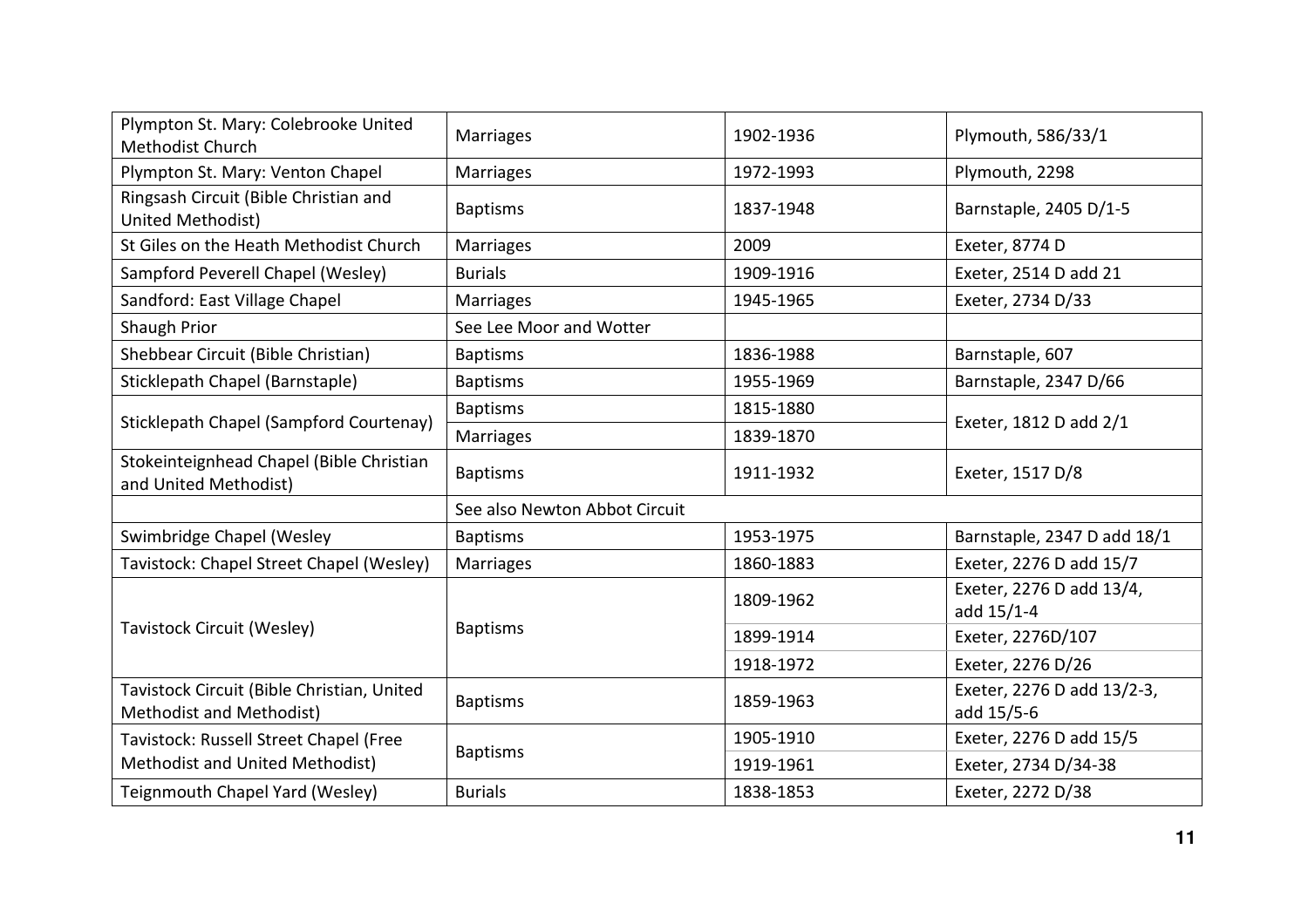| Teignmouth Circuit and Chapel (Wesley)                        | <b>Baptisms</b>  | 1813-1820<br>1837-1899<br>1898-1920 | Exeter, 2272 D/38           |
|---------------------------------------------------------------|------------------|-------------------------------------|-----------------------------|
| Teignmouth, West Chapel (Primitive)                           | <b>Baptisms</b>  | 1870-1956                           | Exeter, 2272 D/12           |
| Throwleigh: Providence Chapel                                 | Marriages        | 1858-1904                           | Exeter, 3080 D add 30/11    |
| <b>Tiverton Circuit (Wesley)</b>                              | <b>Baptisms</b>  | 1838-1931                           | Exeter, 2514 D add 2/15-18  |
| Tiverton Circuit (Bible Christian and<br>United Methodist)    | <b>Baptisms</b>  | 1844-1958                           | Exeter, 2514 D add 2/85-86  |
| Tiverton: St. Andrew Street Chapel                            | <b>Marriages</b> | 1936-1957                           | Exeter, 2734 D/39-40        |
| Tiverton: St. Peter Street Chapel (Wesley)                    | <b>Marriages</b> | 1845-1869                           | Exeter, 2514 D add 2/19     |
|                                                               | <b>Burials</b>   | 1834-1899                           | Exeter, 2514 D add 21       |
|                                                               | <b>Baptisms</b>  | 1831-1994                           | Exeter, 3080 D add 29/1-2   |
| Topsham: St Nicholas Chapel (Wesley)                          | <b>Marriages</b> | 1867-1919                           | Exeter, 3080 D add 29/3     |
|                                                               |                  | 1921-1979                           | Exeter, 3080 D add 31/10-11 |
| Torquay Chapel (Bible Christian)                              | See Newton Abbot |                                     |                             |
| Torquay Circuit (Bible Christian)                             | <b>Baptisms</b>  | 1849-1909                           | Exeter, 2330 D/48           |
| <b>Torquay and Newton Abbot Circuit</b><br>(United Methodist) | <b>Baptisms</b>  | 1914-1947                           | Exeter, 2330 D/50           |
| Torquay: Babbacombe Road (Wesleyan)                           | <b>Marriages</b> | 1876-1899                           | Exeter, 2330 D add 26/6     |
| Torquay: Chelston Chapel (Methodist<br>New Connexion)         | <b>Baptisms</b>  | 1904-1934                           | Exeter, 2330 D/49           |
| Torquay: St. Marychurch Chapel<br>(Primitive)                 | <b>Baptisms</b>  | 1862-1865                           | Exeter, 2272 D/12           |
| Torquay: Wesley Church, Babbacombe                            | <b>Baptisms</b>  | 1879-1982                           | Exeter, 2330 D add 16/R1    |
| Road                                                          | <b>Marriages</b> | 1899-1983                           | Exeter, 4382 A/DR 1-5       |
| Torquay: Zion Chapel (Free Methodist,                         | <b>Baptisms</b>  | 1914-1954                           | Exeter, 2330 D/50,52        |
| United Methodist)                                             | Marriages        | 1935-1954                           | Exeter, 2734 D/45-48        |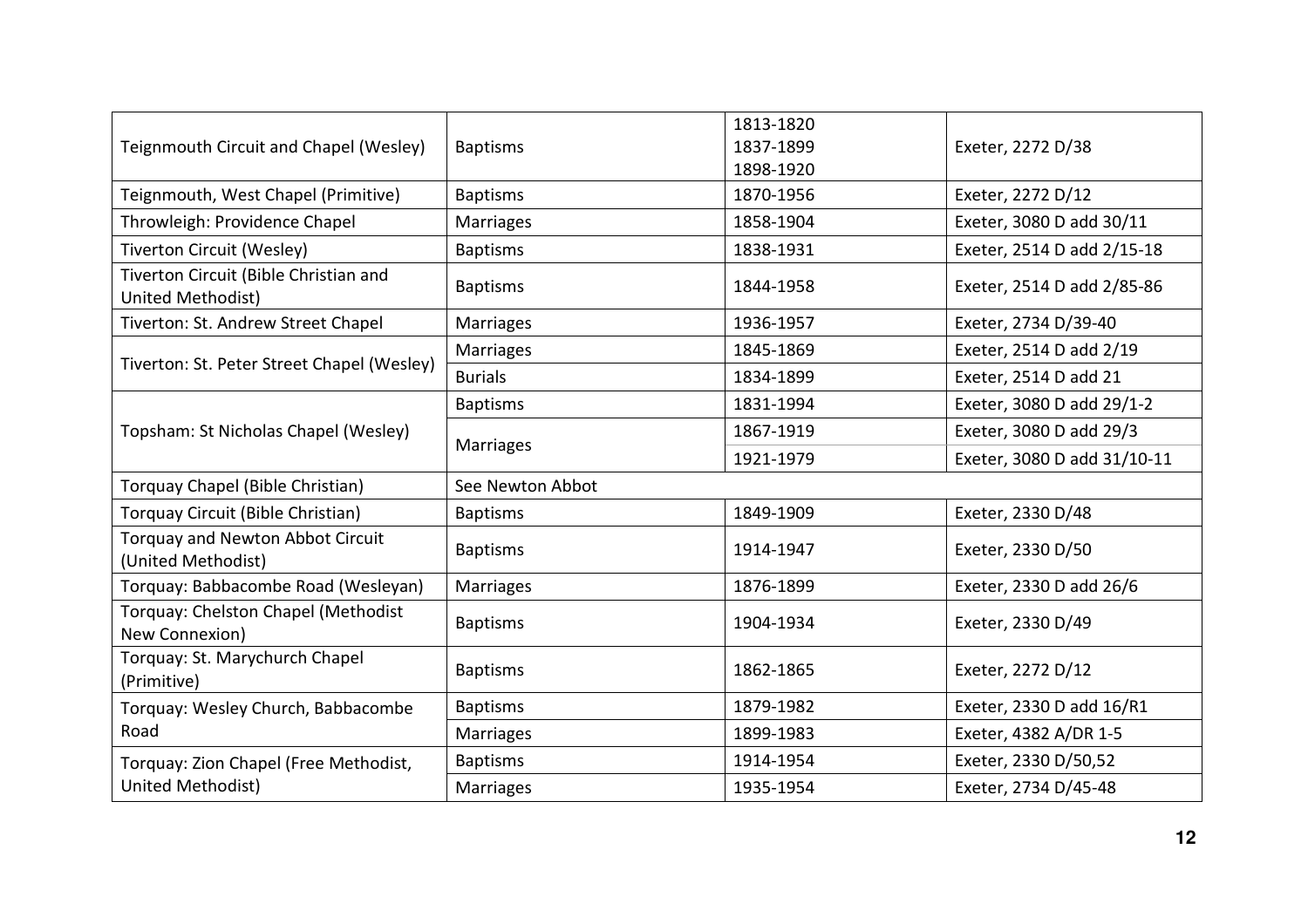| Torrington Circuit (Bible Christian)                                       | <b>Baptisms</b>   | 1837-1867 | Barnstaple, 2347<br>D/64a       |  |
|----------------------------------------------------------------------------|-------------------|-----------|---------------------------------|--|
| Torrington and other places                                                | <b>Baptisms</b>   | 1902-1962 | Barnstaple, 2237 D<br>add 4/142 |  |
| Torrington, Black: Chilla Chapel (Bible<br>Christian and United Methodist) | <b>Burials</b>    | 1896-1933 | Exeter, 1813 D/22               |  |
| Totnes-Ashburton Circuit (Wesley)                                          | <b>Baptisms</b>   | 1802-1857 | Exeter, 2275 D/46               |  |
| Walkhampton (Wesley)                                                       | <b>Marriages</b>  | 1912-1981 | Plymouth, 959                   |  |
| Weare Gifford: Gammaton Chapel<br>(Wesley)                                 | <b>Marriages</b>  | 1929-1970 | Barnstaple, 281                 |  |
| Welcombe: Lower Darracott Chapel<br>(Wesley)                               | <b>Marriages</b>  | 1927-1942 | Barnstaple, 2734 D/58           |  |
| Wembury: Down Thomas Chapel<br>(Wesley)                                    | <b>Baptisms</b>   | 1939-1958 | Plymouth, 586/4                 |  |
| Westleigh Chapel (Wesley)                                                  | <b>Baptisms</b>   | 1923-1965 | Barnstaple, 2237 D/132          |  |
|                                                                            | <b>Marriages</b>  | 1923-1945 | Exeter, 2734 D/59               |  |
| Westleigh: Eastleigh Chapel (Wesley)                                       | <b>Marriages</b>  | 1927-1975 | Barnstaple, 2734 D/60           |  |
| Whipton Church                                                             | <b>Marriages</b>  | 1958-1973 | Exeter, 3080 D add 31/1-2       |  |
| Whitestone                                                                 | <b>WHITESTONE</b> | 1921-1970 | Exeter, 3080 D add 10/17        |  |
| Whitford (Shute) Chapel (Bible Christian<br>and United Methodist)          | <b>Baptisms</b>   | 1949-1963 | Exeter, 2399 D/9                |  |
| <b>Willand Chapel</b>                                                      | <b>Baptisms</b>   | 1981-1990 | Exeter, 2514 D add 17/1316      |  |
| Wolborough: Keybury Park Chapel                                            | See Hennock       |           |                                 |  |
| Wonford Church                                                             | <b>Marriages</b>  | 1970-1991 | Exeter, 3080 D add 31/8         |  |
| Woolacombe Church                                                          | Marriages         | 1990-2007 | Barnstaple, 2347D/30            |  |
| Woolfardisworthy, West: Bucks Mills<br>Chapel (Wesley)                     | <b>Baptisms</b>   | 1923-1943 | Barnstaple, 2237 D/136          |  |
| Wotter Methodist Church, Shaugh Prior                                      | <b>Marriages</b>  | 1980-2001 | Exeter, 7346 D/R/1              |  |